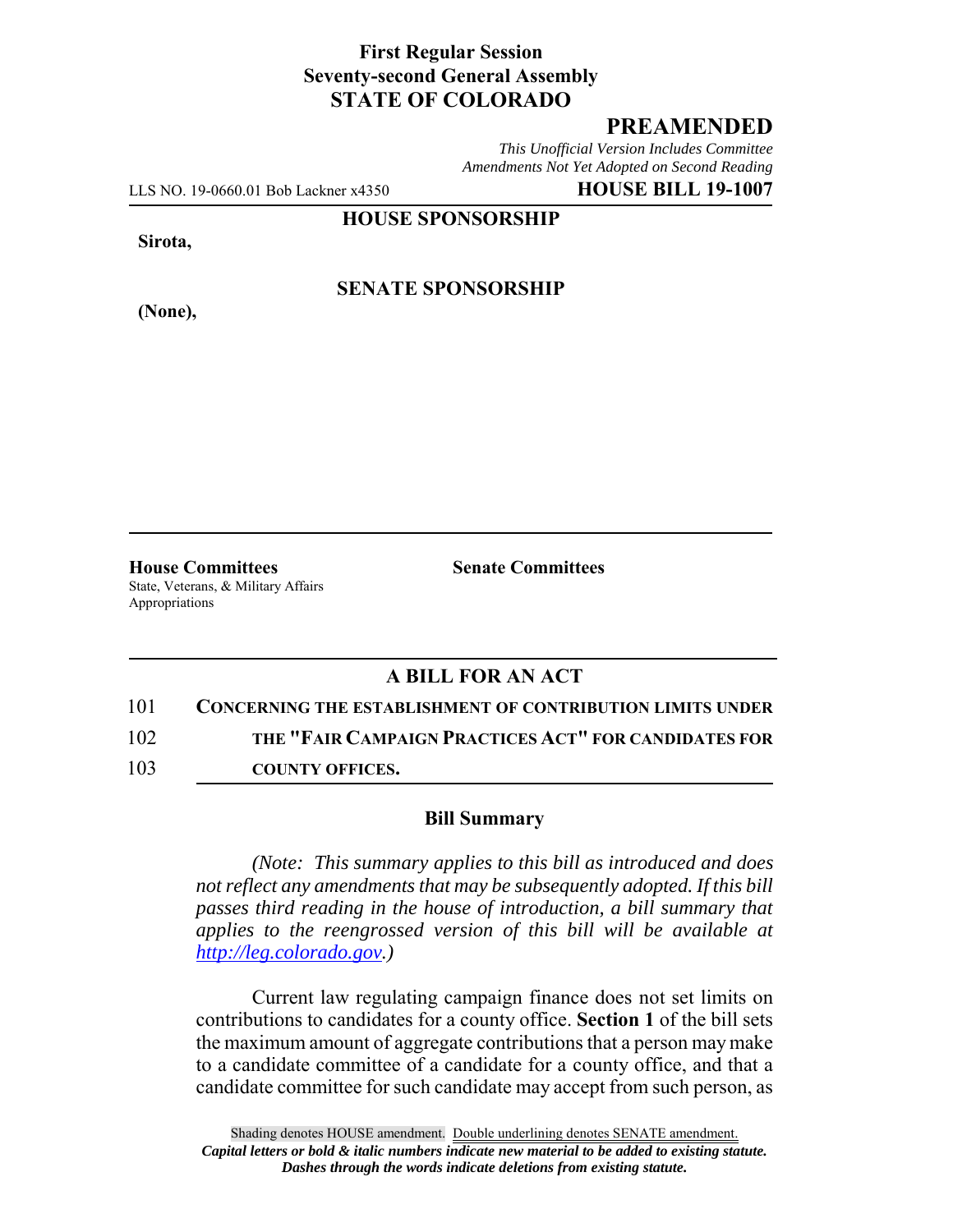follows:

- ! In the case of any person other than a small donor committee or a political party, \$1,250 for both the primary and general elections;
- ! In the case of a small donor committee, \$12,500 for both the primary and general elections; and
- ! In the case of a political party, \$22,125 for the applicable election cycle.

The bill defines "county office" to mean a county commissioner, county clerk and recorder, sheriff, coroner, treasurer, assessor, or surveyor.

Section 1 also specifies that the contribution limits in the bill are required to be adjusted for inflation in the same manner as other contribution limits specified in the state constitution.

The bill also makes statutory requirements governing the disclosure of campaign finance information and the filing of disclosure reports applicable to a contribution made to, or received by, a candidate committee of a candidate for a county office.

**Section 2** makes a conforming amendment.

 *Be it enacted by the General Assembly of the State of Colorado:* **SECTION 1.** In Colorado Revised Statutes, 1-45-103.7, **amend** (4.5)(a), (7)(a), and (7)(b); and **add** (1.5) as follows: **1-45-103.7. Contribution limits - county offices - treatment of independent expenditure committees - contributions from limited liability companies - voter instructions on spending limits - definitions.** (1.5) (a) (I) THE MAXIMUM AMOUNT OF AGGREGATE CONTRIBUTIONS THAT ANY ONE PERSON OTHER THAN A SMALL DONOR COMMITTEE OR A POLITICAL PARTY MAY MAKE TO A CANDIDATE COMMITTEE OF A CANDIDATE FOR A COUNTY OFFICE, AND THAT A CANDIDATE COMMITTEE FOR SUCH CANDIDATE MAY ACCEPT FROM ANY 12 SUCH PERSON, IS ONE THOUSAND TWO HUNDRED FIFTY DOLLARS FOR THE PRIMARY ELECTION AND ONE THOUSAND TWO HUNDRED FIFTY DOLLARS FOR THE GENERAL ELECTION.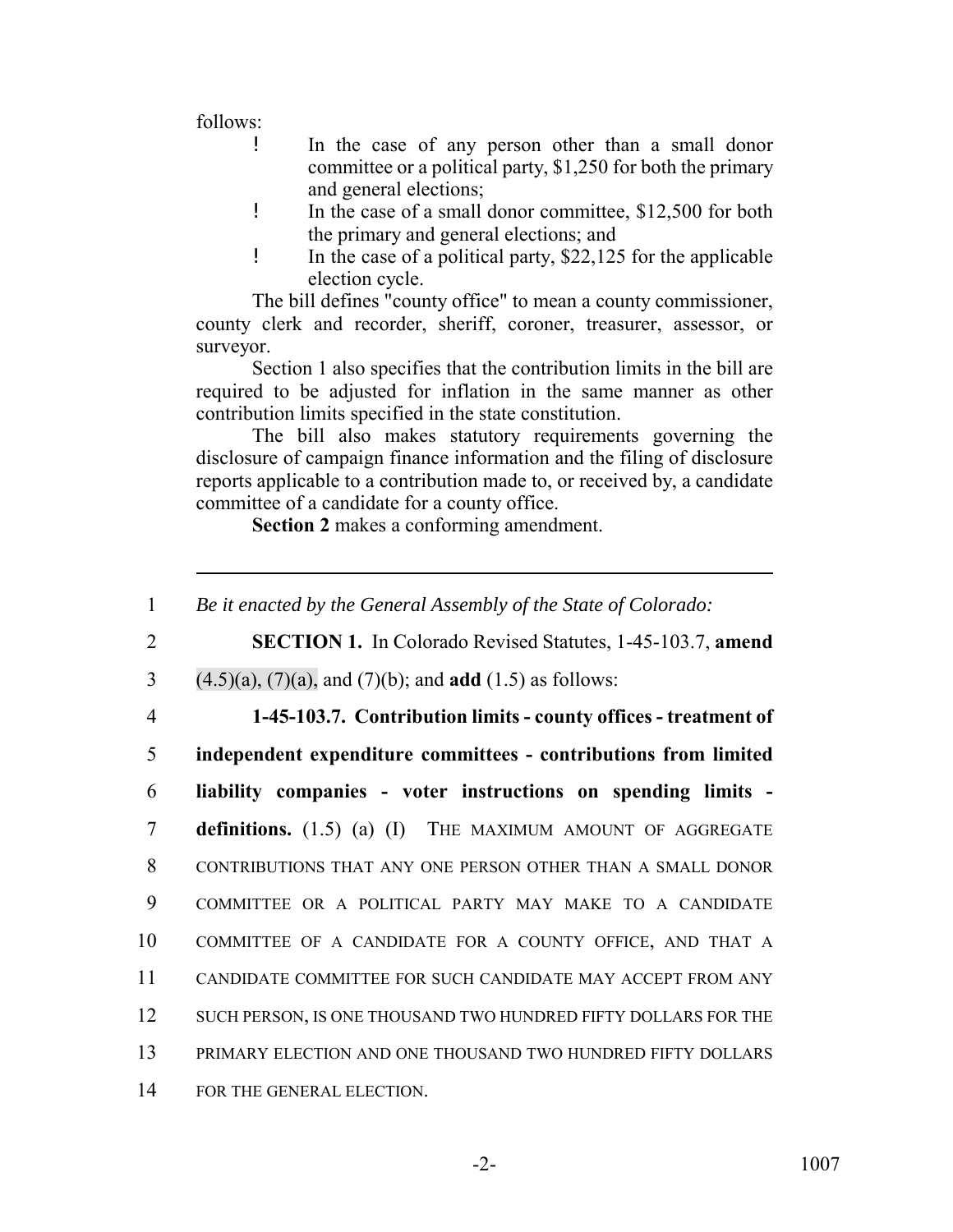(II) THE MAXIMUM AMOUNT OF AGGREGATE CONTRIBUTIONS THAT ANY ONE SMALL DONOR COMMITTEE MAY MAKE TO A CANDIDATE COMMITTEE OF A CANDIDATE FOR A COUNTY OFFICE, AND THAT A CANDIDATE COMMITTEE FOR SUCH CANDIDATE MAY ACCEPT FROM ANY ONE SMALL DONOR COMMITTEE, IS TWELVE THOUSAND FIVE HUNDRED DOLLARS FOR THE PRIMARY ELECTION AND TWELVE THOUSAND FIVE HUNDRED DOLLARS FOR THE GENERAL ELECTION.

 (III) THE MAXIMUM AMOUNT OF AGGREGATE CONTRIBUTIONS THAT A POLITICAL PARTY MAY MAKE TO A CANDIDATE COMMITTEE OF A CANDIDATE FOR A COUNTY OFFICE, AND THAT A CANDIDATE COMMITTEE FOR SUCH CANDIDATE MAY ACCEPT FROM ANY POLITICAL PARTY, IS TWENTY-TWO THOUSAND ONE HUNDRED TWENTY-FIVE DOLLARS FOR THE APPLICABLE ELECTION CYCLE.

 (b) CANDIDATES MAY ACCEPT CONTRIBUTIONS SUBJECT TO THE AGGREGATE LIMITS SPECIFIED IN SUBSECTION (1.5)(a)(I) OR (1.5)(a)(II) OF THIS SECTION IN ACCORDANCE WITH SUBSECTION (3) OF THIS SECTION.

 (c) ANY MONETARY AMOUNT SPECIFIED IN SUBSECTION (1.5)(a) OF THIS SECTION MUST BE ADJUSTED IN ACCORDANCE WITH THE ADJUSTMENTS MADE TO OTHER CONTRIBUTION LIMITS AS SPECIFIED IN 20 SECTION 3 (13) OF ARTICLE XXVIII OF THE STATE CONSTITUTION.

21 (d) THE REQUIREMENTS OF SECTIONS 1-45-108 AND 1-45-109, AS APPLICABLE, APPLY TO ANY CONTRIBUTION MADE OR RECEIVED THAT IS 23 SUBJECT TO SUBSECTION  $(1.5)(a)$  OF THIS SECTION.

 (e) FOR PURPOSES OF THIS SUBSECTION (1.5), "COUNTY OFFICE" MEANS A COUNTY COMMISSIONER, COUNTY CLERK AND RECORDER, SHERIFF, CORONER, TREASURER, ASSESSOR, OR SURVEYOR.

(4.5) (a) A candidate committee established in the name of a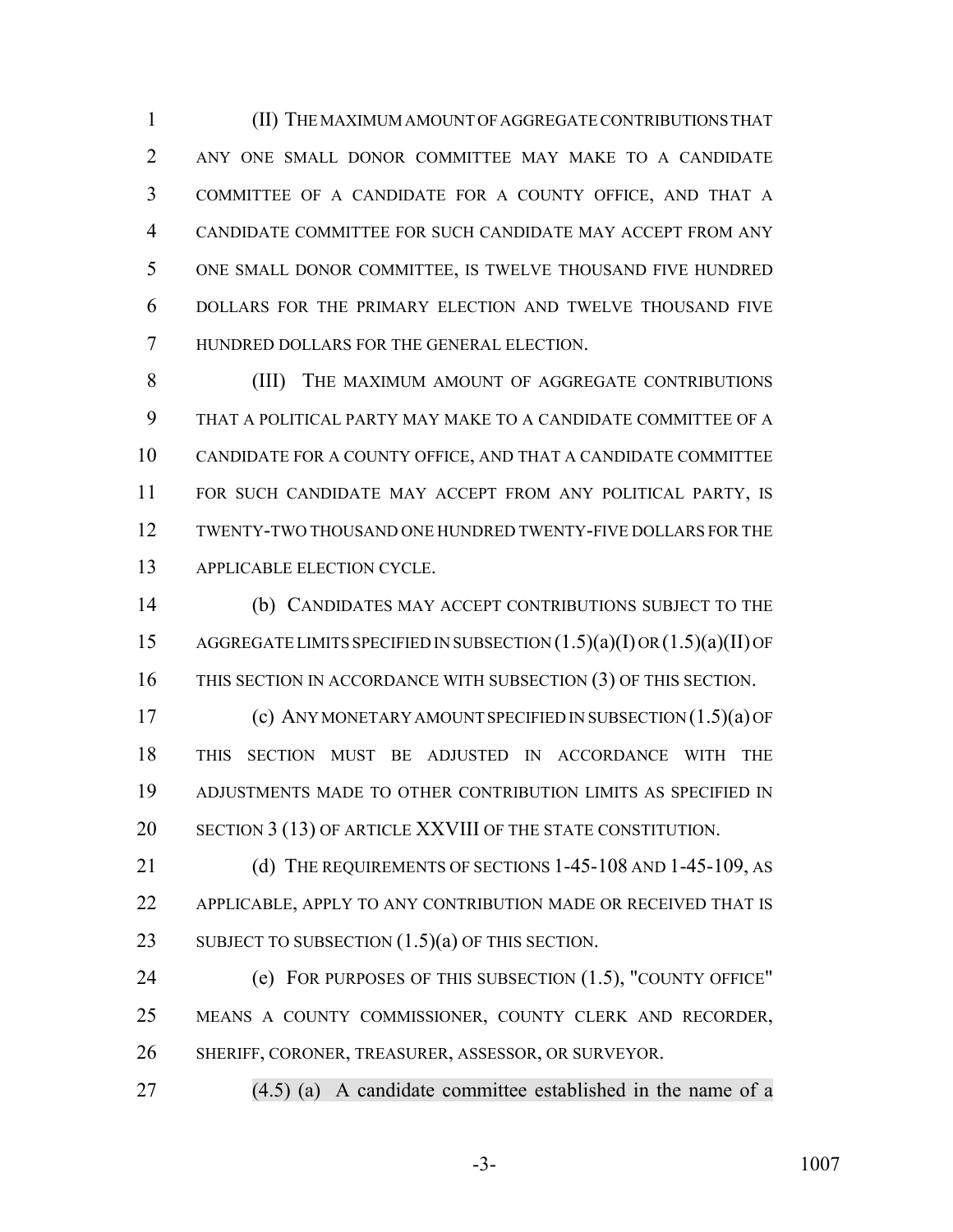candidate who is a write-in candidate, an unaffiliated candidate, or the candidate of a minor political party who is not running in a primary election may accept from any one person the aggregate contribution limit specified in EITHER section 3 (1) of article XXVIII of the state constitution OR SUBSECTION (1.5)(a) OF THIS SECTION applicable to the office he or she is seeking at any point during the election cycle in which the candidate in whose name the candidate committee is accepting contributions is on the general election ballot.

9 (7) (a) Any person who believes that a violation of subsection  $(5)$ 10  $\sigma$   $\tau$  (6) SUBSECTION (1.5), (5), OR (6) of this section has occurred may file a written complaint with the secretary of state no later than one hundred 12 eighty days after the date of the alleged violation. The complaint shall be IS subject to all applicable procedures specified in section 9 (2) of article 14 XXVIII of the state constitution, SECTION 1-45-111.5, OR THE SECRETARY OF STATE'S RULES CONCERNING CAMPAIGN AND POLITICAL FINANCE.

 (b) Any person who has violated any of the provisions of 17 paragraph (a), (b), or (c) of subsection  $(5)$  SUBSECTION  $(1.5)$ ,  $(5)(a)$ , 18 (5)(b), (5)(c), or subsection (6) of this section shall be IS subject to a civil penalty of at least double and up to five times the amount contributed or received in violation of the applicable provision.

 **SECTION 2.** In Colorado Revised Statutes, **add** 30-10-113 as follows:

 **30-10-113. Contribution limits for county offices - definitions.** 24 (1) THE MAXIMUM AMOUNT OF AGGREGATE CONTRIBUTIONS THAT A PERSON MAY MAKE TO A CANDIDATE COMMITTEE OF A CANDIDATE FOR A COUNTY OFFICE AND THAT A CANDIDATE COMMITTEE FOR SUCH CANDIDATE MAY ACCEPT FROM SUCH PERSON AND RELATED